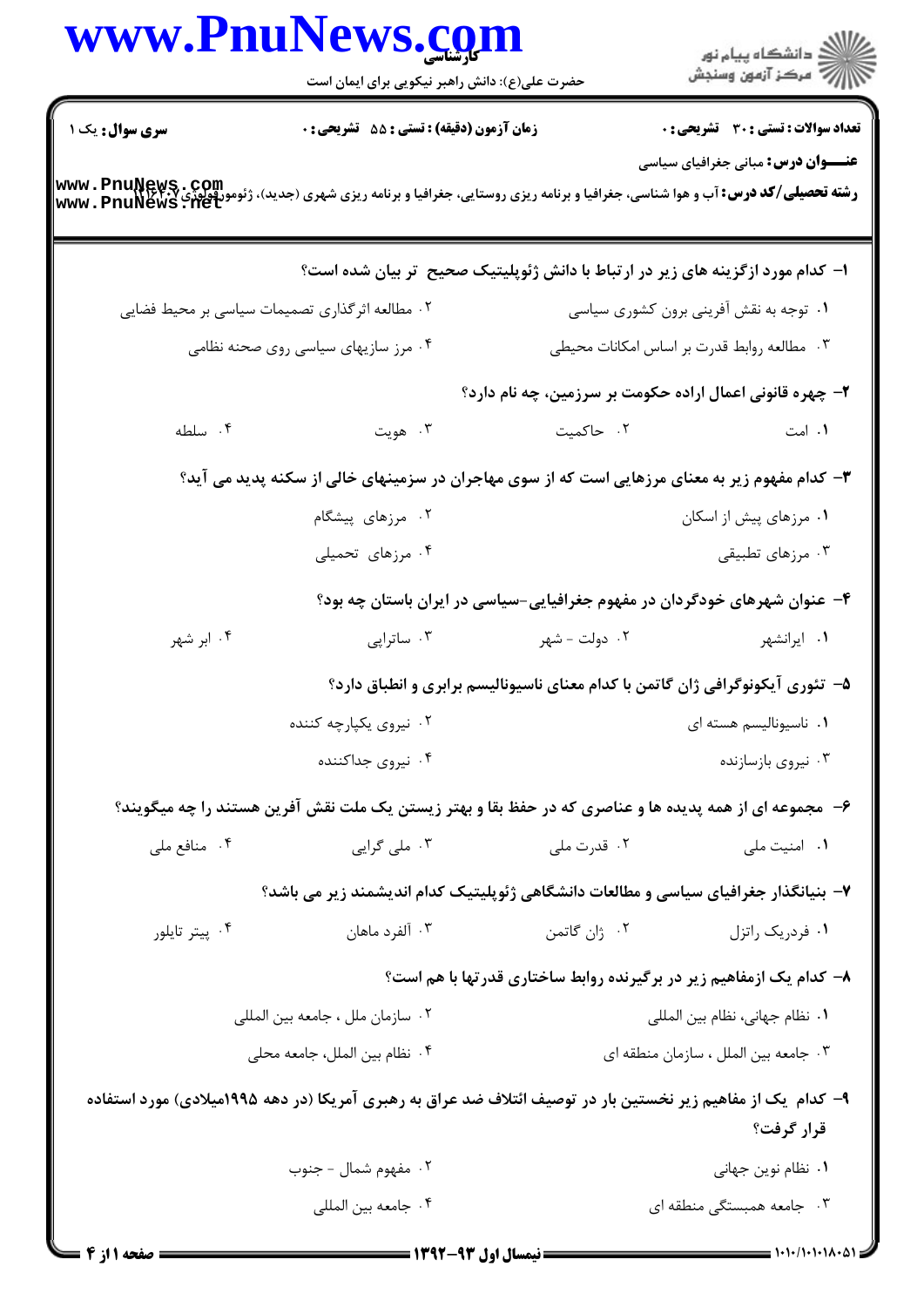|                  | حضرت علی(ع): دانش راهبر نیکویی برای ایمان است                                                                                                                                |                                                     | ِ<br>∭ دانشڪاه پيام نور<br>∭ مرڪز آزمون وسنڊش                     |
|------------------|------------------------------------------------------------------------------------------------------------------------------------------------------------------------------|-----------------------------------------------------|-------------------------------------------------------------------|
| سری سوال : ۱ یک  | زمان آزمون (دقیقه) : تستی : 55 آتشریحی : 0                                                                                                                                   |                                                     | <b>تعداد سوالات : تستی : 30 ٪ تشریحی : 0</b>                      |
|                  | <b>رشته تحصیلی/کد درس:</b> آب و هوا شناسی، جغرافیا و برنامه ریزی روستایی، جغرافیا و برنامه ریزی شهری (جدید)، ژئومورفولوژی <b>www . PnuNews . Com</b><br>www . PnuNews . 11et |                                                     | <b>عنـــوان درس:</b> مبانی جغرافیای سیاسی                         |
|                  |                                                                                                                                                                              |                                                     | ۱۰– نظریه برخورد تمدنها توسط کدام اندیشمند مطرح شد؟               |
|                  | ۰۲ سوئل کوهن                                                                                                                                                                 |                                                     | ٠١ ساموئل هانتينگتون                                              |
|                  | ۰۴ فرانسيس فوكوياما                                                                                                                                                          |                                                     | ۰۳ ژان گاتمن                                                      |
|                  | 11- جریان حرکت آزاد سرمایه ، کالا و اطلاعات در سطح جهان مشخصه کدام یک از مفاهیم زیر است؟                                                                                     |                                                     |                                                                   |
|                  | ۰۲ جهانی شدن ها                                                                                                                                                              |                                                     | ۰۱ نظام نوین جهانی                                                |
|                  | ۰۴ ژئواکونومیک                                                                                                                                                               |                                                     | ۰۳ نظریه پایان تاریخ                                              |
|                  |                                                                                                                                                                              |                                                     | <b>۱۲</b> - منطقه بازرگانی آزاد آمریکای شمالی چه نام دارد؟        |
| ۰۴ اکو           | ۰۳ آسه آن                                                                                                                                                                    | ۰۲ سی آی اس                                         | ۰۱ نفتا                                                           |
|                  |                                                                                                                                                                              |                                                     |                                                                   |
|                  | ۱۳- بعدعمودی ساختار سیاسی  تشکیلاتی قانونی بر مبنای رضایت عموم مردم در یک گروه انسانی مشخص را چه مینامند؟                                                                    |                                                     |                                                                   |
| ۰۴ کشور          | . ملت                                                                                                                                                                        | ۲. حکومت                                            | ۰۱ دولت                                                           |
|                  | ۱۴– این سخن از کیست،« ناسیونالیسم، جغرافیایی ترین جنبش از جنبشهای سیاسی است»؟                                                                                                |                                                     |                                                                   |
| ۰۴ دیوید نایت    |                                                                                                                                                                              | ۰۱ پیتر تایلور مسلمان ۲۰ ژان گاتمن است. ۲۰ مارتشورن |                                                                   |
|                  | ۱۵– شهرهای بزرگی که به صورت تابلویی از ملیتها و فرهنگهای گوناگون در آمده، در ارتباط جهانی گسترده ای قرار دارند را                                                            |                                                     | اصطلاحاً چه می نامند؟                                             |
| ۰۴ ساتراپی       | ۰۳ متروپولیس                                                                                                                                                                 | ۰۲ کازموپولیتن                                      | ٠١ مگالاپوليس                                                     |
|                  |                                                                                                                                                                              |                                                     |                                                                   |
| ۰۴ امپراتوری     | ۰۳ پادشاهی                                                                                                                                                                   | ۰۲ قبیله ای                                         | ۰۱ دموکراتیک                                                      |
|                  | ۱۷– در قرن نوزدهم میلادی رقابتهای ژئوپولیتیک میان کدام کشورهای زیر، بازی بزرگ نامیده شد؟                                                                                     |                                                     | ۱۶– جغرافیایی ترین نوع حکومت از نظر انتخابات سیاسی مردم کدام است؟ |
| ۰۴ آمريكا-فرانسه | ۰۳ روسيه-انگلستان                                                                                                                                                            | ۰۲ آلمان- انگلستان                                  | ۰۱ روسيه- آمريکا                                                  |
|                  | ۱۸–در هم آمیزی ( یا تلفیقی) ژئوپولیتیک، ژئواکونومیک، و ژئواستراتژیک کشورها و ملتها در یک منطقه چه نامیده میشود؟                                                              |                                                     |                                                                   |
|                  | ۰۲ همگرایی منطقه ای                                                                                                                                                          |                                                     | ۰۱ گروهبندی های سیاسی                                             |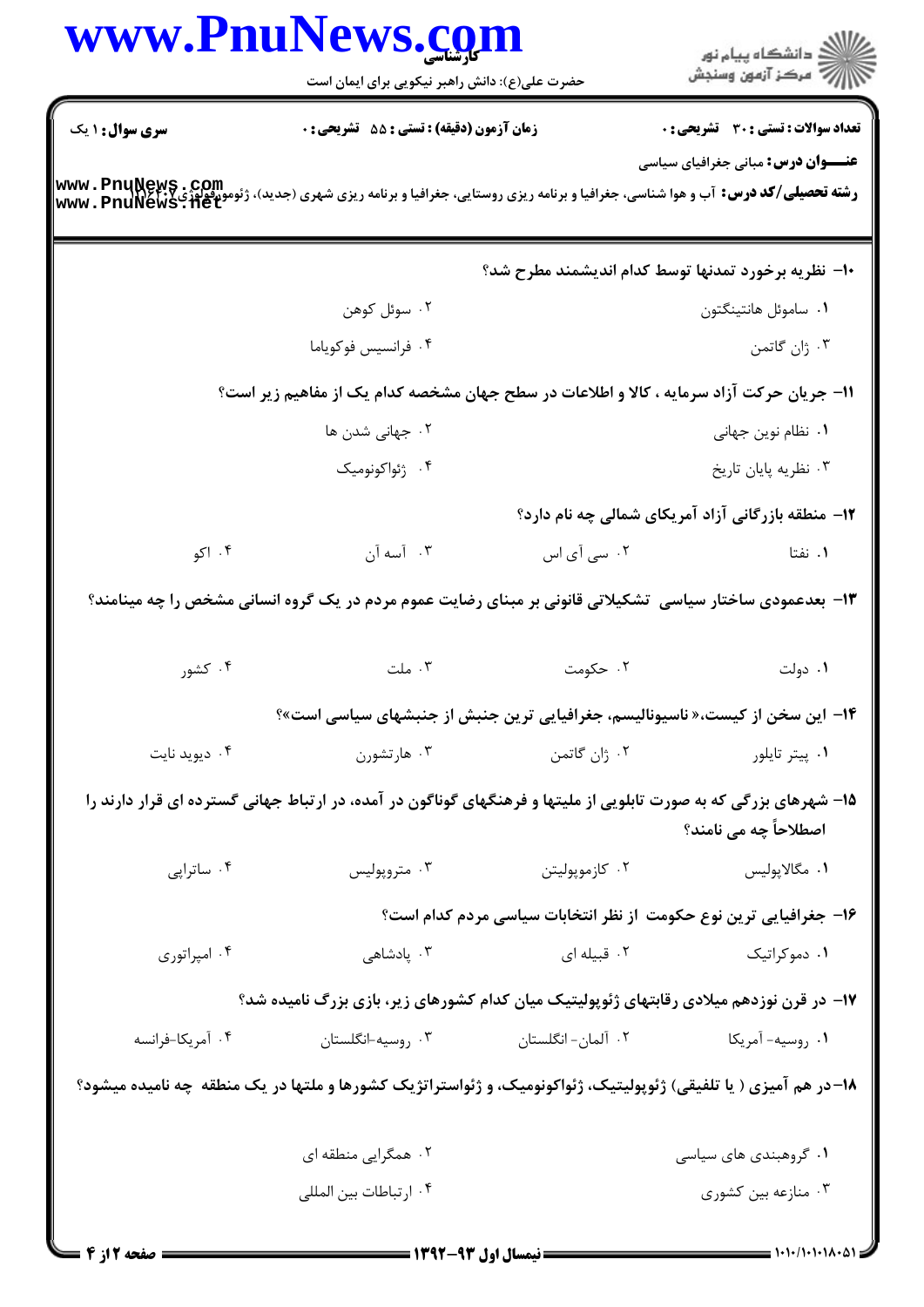|                        | حضرت علی(ع): دانش راهبر نیکویی برای ایمان است                                                                                                                                |                  | ر<br>دانشڪاه پيام نور)<br>ا∛ مرڪز آزمون وسنڊش                                        |
|------------------------|------------------------------------------------------------------------------------------------------------------------------------------------------------------------------|------------------|--------------------------------------------------------------------------------------|
| <b>سری سوال : ۱ یک</b> | زمان آزمون (دقیقه) : تستی : 55 آتشریحی : 0                                                                                                                                   |                  | <b>تعداد سوالات : تستی : 30 ٪ تشریحی : 0</b>                                         |
|                        | <b>رشته تحصیلی/کد درس:</b> آب و هوا شناسی، جغرافیا و برنامه ریزی روستایی، جغرافیا و برنامه ریزی شهری (جدید)، ژئومورفولوژی <b>www . PnuNews . det</b><br>www . PnuNews . 11et |                  | <b>عنـــوان درس:</b> مبانی جغرافیای سیاسی                                            |
|                        |                                                                                                                                                                              |                  | ۱۹- ریموندو استراسولدو ایتالیایی جغرافیای سیاسی را بعد فضایی کدام علوم میداند؟       |
|                        | ۰۲ بعد سرزمینی علوم سیاسی                                                                                                                                                    |                  | ٠١ بعد مكاني علوم جغرافيايي                                                          |
|                        | ۰۴ بعد منابع معدني علوم زمين                                                                                                                                                 |                  | ۰۳ بعد اقتصادي روابط بين الملل                                                       |
|                        |                                                                                                                                                                              |                  | +۲- بر اساس قانون اساسی کشورها، در رأس قوه مجریه کدام ارکان زیر قرار گرفته است؟      |
| ۰۴ پارلمان             | ۰۳ دولت                                                                                                                                                                      | ۰۲ ملت           | ۰۱ سرزمین                                                                            |
|                        |                                                                                                                                                                              |                  | <b>۲۱</b> - کدام نظام حکومتی زیر پیشینه بیشتری در تاریخ کشورها دارد؟                 |
| ۰۴ حکومت پادشاهی       | ۰۳ حکومت قبیله ای                                                                                                                                                            | ۰۲ حکومت سرزمینی | ٠١ حكومت ملتى                                                                        |
|                        |                                                                                                                                                                              |                  | ۲۲– نظام حکومتی در بریتانیا (انگلستان) کدام است؟                                     |
|                        | ۰۲ پادشاهی مشروطه                                                                                                                                                            |                  | ٠١ پادشاهي اميرنشين                                                                  |
|                        | ۰۴ جمهوری سوسیالیستی                                                                                                                                                         |                  | ۰۳ جمهوری فدرالی                                                                     |
|                        |                                                                                                                                                                              |                  | <b>۲۳</b> - کداو ویژگی بیان شده زیر در مورد «سرحد» درست <u>نیست؟</u>                 |
|                        | ۰۲ منطقه تماس دو قدرت است                                                                                                                                                    |                  | ۰۱ نگاه به بیرون دارد                                                                |
|                        | ۰۴ مفهومی نوین در جغرافیا است                                                                                                                                                |                  | ۰۳ به معنای محدوده سرزمینی است                                                       |
|                        |                                                                                                                                                                              |                  | ۲۴- سرزمین آلاسکا و هاوایی، مربوط به کدامیک از کشورهای زیر می باشد؟                  |
| ۰۴ جمهوری مکزیک        | ۰۳ فدراتيو روسيه                                                                                                                                                             | ۰۲ فدرال کانادا  | ٠١. ايالات متحده آمريكا                                                              |
|                        |                                                                                                                                                                              |                  | ۲۵– نخستین کسی که پدیدار شدن غولهای شهری نوین را مطرح نمود چه کسی بود؟               |
| ۰۴ ژان گاتمن           | ۰۳ آیزایا بومن                                                                                                                                                               | ۰۲ رابرت پارک    | ۰۱ پیتر تایلور                                                                       |
|                        | ۲۶- توانایی یک ملت در دور نگاه داشتن خطرات نسبت به منافع ملی و ارزشهای داخلی را اصطلاحاً چه مینامند؟                                                                         |                  |                                                                                      |
| ۰۴ منافع عمومی         | ۰۳ علت وجودی                                                                                                                                                                 | ۰۲ امنیت ملی     | ۰۱ قدرت اجرای <sub>ی</sub>                                                           |
|                        |                                                                                                                                                                              |                  | <b>۲۷-</b> کدام تئوری زیر توسط پاندز(pounds) و بال(Ball) در سال ۱۹۲۴ میلادی مطرح شد؟ |
|                        | ۰۲ مناطق ژئواستراتژیک                                                                                                                                                        |                  | ۰۱ منطقه حاشیه ای                                                                    |
|                        | ۰۴ تئوری حرکت(سیر کولاسیون)                                                                                                                                                  |                  | ۰۳ منطقه مرکزی                                                                       |

 $= 1.1 - 11.1 - 11.1 - 0.1$